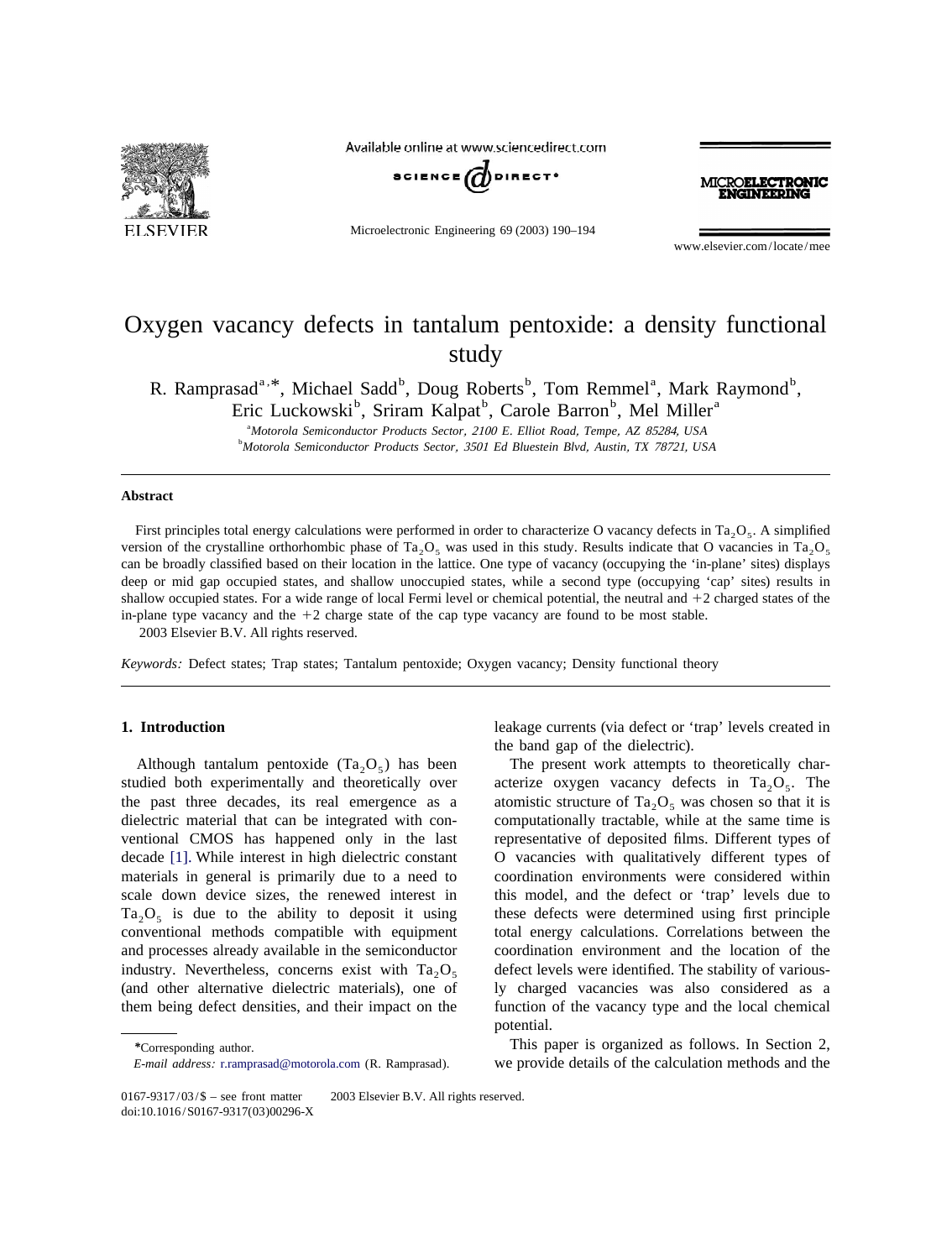<span id="page-1-0"></span>atomistic model of  $Ta_2O_5$  used in this work. Section local environment of Ta and O in this model is 3 discusses the results: structural aspects of the local consistent with that of fabricated  $Ta_2O_5$  films. 3 discusses the results: structural aspects of the local compared with measurements in Section 3.1, the

polymorphs, with the orthorhombic phase containing two Ta<sub>2</sub>O<sub>5</sub> formula units (4 Ta and 10 O atoms) and forces on each atom were below 0.04 eV/A.<br>two TaO<sub>6</sub> and two TaO<sub>7</sub> polyhedra were used (Fig. Defect state energies were calculated using total two TaO<sub>6</sub> and two TaO<sub>7</sub> polyhedra were used (Fig. Defect state energies were calculated using total 1). Although the chosen model of Ta<sub>3</sub>O<sub>5</sub> is crys- energy results of separate +1 and -1 charged 1). Although the chosen model of  $Ta_2O_5$  is crys-<br>talline, it will be shown in the next section that the

coordination environment of Ta ions in  $Ta_2O_5$  are All calculations were performed using the local compared with measurements in Section 3.1, the density approximation (LDA) with in density funclocation of O vacancy induced defect levels in the tional theory (DFT), as implemented in the Vienna band gap of  $Ta_2O_5$  is discussed in Section 3.2, and ab initio simulation package (VASP) [\[3\],](#page-4-0) using the relative stability of charged O vacancies is ultrasoft pseudopotentials. A plane-wave basis set ultrasoft pseudopotentials. A plane-wave basis set presented in Section 3.3. We finally conclude with with an energy cutoff of 29 Ry for the wave function Section 4. **and 68 Ry for the electron density was used.** Defect free bulk Ta<sub>2</sub>O<sub>5</sub> calculations were performed with 12 k points in the irreducible wedge of the Brillouin **2. Model and method 2. Model and method zone** (IBZ); increasing the number of k points was found to have negligible effects on both the structure Crystalline  $Ta_2O_5$  occurs in several different and the total energy. O vacancy calculations were 1 sum orphs, with the orthorhombic phase containing performed with twice the size of the bulk unit cell 11 formula units (22 Ta and 55 O atoms) being the (containing 8 Ta and 19 O atoms), and 8 k points in most stable [\[2\].](#page-4-0) The building blocks of the ortho- the IBZ. Further doubling the size of the unit cell for rhombic structure are  $TaO_6$  (octahedral) and  $TaO_7$  the O vacancy calculation had negligible effects on (pentagonal bipyramidal) polyhedra [2]. In the pres-<br>the vacancy formation energy for neutral as well as the vacancy formation energy for neutral as well as ent work, for computational ease, a simplified ver- charged vacancy calculations. All calculations insion of the actual orthorhombic unit cell containing volved relaxation of the atomic positions until the

vacancy and defect-free calculations [\[4\],](#page-4-0) with the



Fig. 1. Schematic of structure used in the present calculation, with the rectangle highlighting the unit cell. Also shown are the TaO<sub>7</sub> (top, right) and TaO<sub>6</sub> (bottom, right) building blocks, with the in-plane and cap site O locations explicitly identified.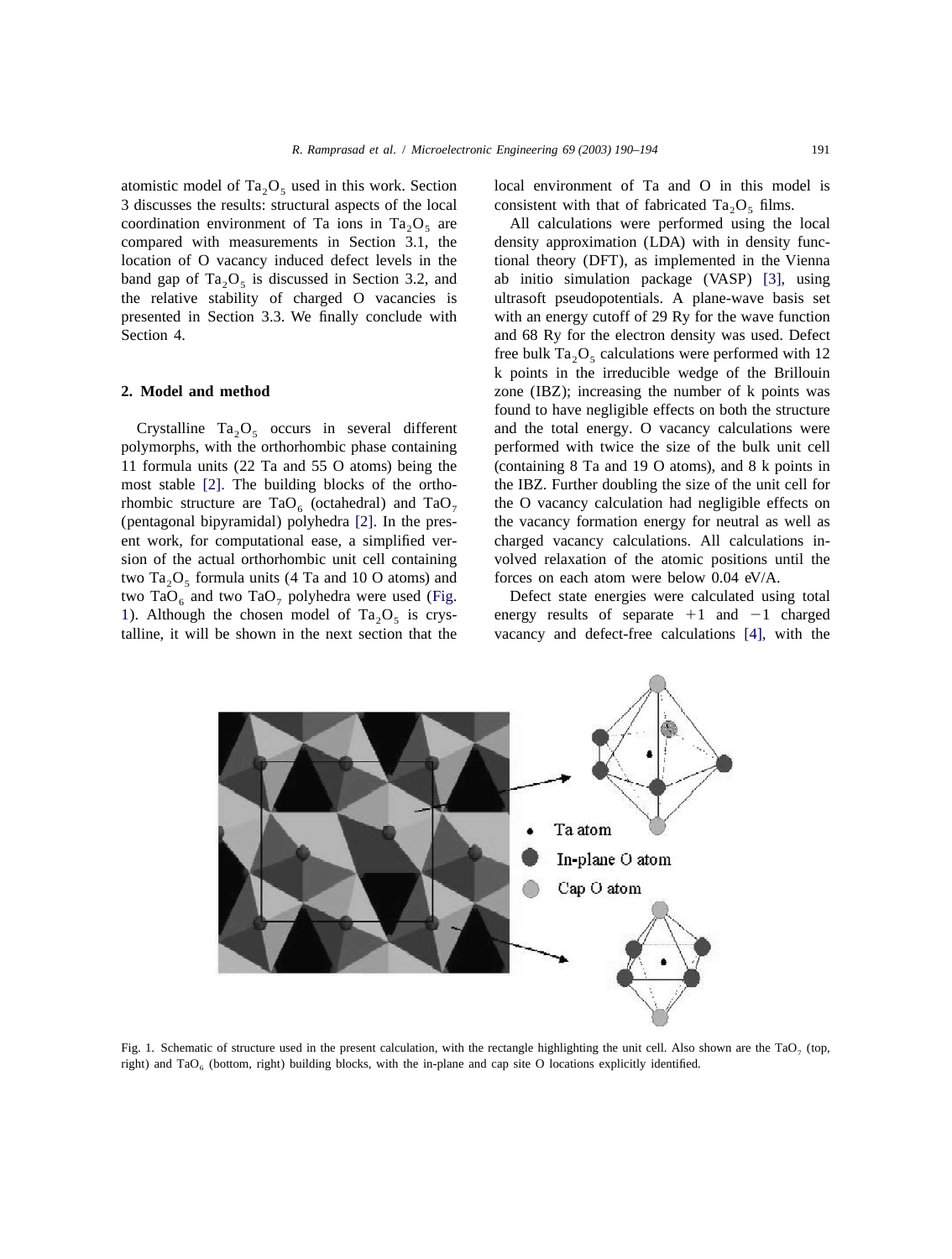<span id="page-2-0"></span>defect levels scaled by the ratio of the experimental environment, we classify O atomic (and vacancy)  $Ta_2O_5$  band gap to its theoretical value. The calcu- sites into two types as shown in [Fig. 1:](#page-1-0) 'in-plane' lated band gap of  $Ta_2O_5$  is 2.43 eV, while the sites, that form the base of the pentagon or the experimental value is 4.0 eV [8], and so a scaling quadrilateral of the polyhedra, and 'cap' sites that experimental value is 4.0 eV  $[8]$ , and so a scaling factor of 1.65 was used. Such a discrepancy between cap the basal planes of the polyhedra. As we will calculated and experimental values is to be expected see, these two types of vacancies display qualiwhen the LDA is used. The stability of charged tatively different behavior. Lattice relaxations due to systems relative to their neutral counterparts is creation of in-plane type vacancies are expected to determined by evaluating the difference between occur more easily than those due to cap type  $E(q) + \mu q$  and  $E(0)$ , where  $E(q)$  is the total energy of vacancies, as the in-plane O atoms are shared by a supercell with charge  $q$ , and  $\mu$  is the electronic three polyhedra, while the cap O atoms are shared by chemical potential [\[5\].](#page-4-0) The electronic chemical po- only two. tential (close to, e.g. a metal–dielectric interface) is determined by the Fermi level  $(E<sub>F</sub>)$  of the metal. The relative total energy of the charged vacancy supercell with respect to the corresponding neutral system is thus given as  $E(q) + qE<sub>F</sub> - E(0)$ . Charged vacancy calculations were performed using the standard techniques of imposing a charge neutralizing homogeneous background charge and correcting for spurious dipole interactions [\[9\].](#page-4-0)

### **3. Results and discussion**

## 3.1. Local environment of Ta ions in  $Ta_2O_5$

The nearest neighbor Ta–O bond lengths for the TaO<sub>6</sub> and TaO<sub>7</sub> polyhedra calculated here are in the 1.98–2.00  $\AA$  and 1.92–2.56  $\AA$  ranges, respectively, in good agreement with those observed for the actual orthorhombic crystal structure [\[2\].](#page-4-0) More significantly, the nearest neighbor Ta–O distances observed in amorphous  $Ta_2O_5$  films formed under typical deposition conditions is 2.05–2.06 A, and the average coordination number (defined as the number of  $\overline{O}$  Fig. 2. Occupied and unoccupied in-plane and cap site O vacancy properties that are largely determined by the local bonding environment.

levels created due to O vacancies. Based on the local band gap of 4.0 eV.



atoms directly bonded to a Ta atom) of such films induced defect states, before and after lattice relaxation. Results turns out to be in the  $6.1-7.8$  range  $[6]$ . Thus, the for two vacancies of each type are shown. One of the in-plane local coordination environment of Ta in the present vacancies (corresponding to the first set of states) is shared by two<br>model is consistent with that for amorphous Ta  $O_2$  and one TaO<sub>2</sub> polyhedra, whereas the second i model is consistent with that for amorphous  $Ta_2O_5$   $Ta_0$  and one TaO<sub>7</sub> polyhedra, whereas the second in-plane vacancy (corresponding to the second set) is shared by one TaO<sub>6</sub>  $Ta_0$ films, justifying the present approach for calculating and two  $TaO_7$  polyhedra; one of the cap site vacancies (corre-<br>properties that are largely determined by the local sponding to the third set of states) is shared by polyhedra whereas the other (corresponding to the last set of states) is shared by two  $TaO_6$  polyhedra. Vacancy formation 3.2. *O vacancy induced defect states* energies calculated relative to an isolated oxygen atom in its triplet ground state are listed below the energy level diagram. All defect state energies are referenced to the top of the valence band, We next focus on the energetic location of defect and shifted (as described in the text) to reflect the experimental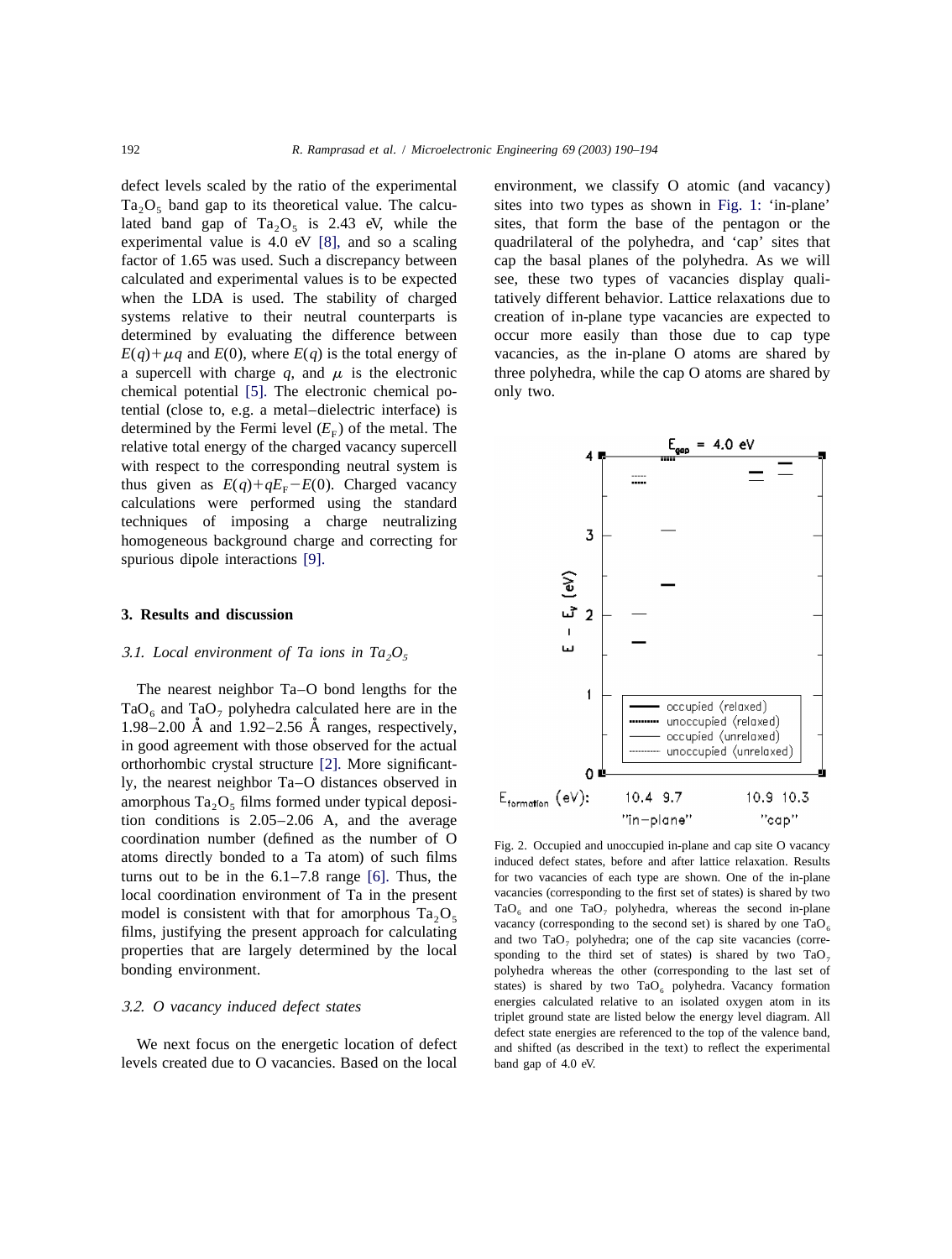<span id="page-3-0"></span>Creation of a neutral O vacancy in metal oxides vacancies are in general lower than those of cap type leaves behind two electrons localized close to the vacancies. (i) and (ii) are consistent with photo-vacancy location. In Ta<sub>2</sub>O<sub>5</sub> (as in many other oxides emission measurements made by Fleming et al. [\[8\]](#page-4-0) [4.7], these electrons occupy the lower of two where features in the emission spectra due to mid  $[4,7]$ ], these electrons occupy the lower of two energy states created at the band gap (the bonding gap and shallow states can be clearly seen. orbital), with the upper state (the anti-bonding orbital) completely empty. [Fig. 2](#page-2-0) displays the oc- 3 .3. *Relative stability of charged vacancies* cupied and unoccupied defect levels for two in-plane and two cap site vacancies, both before and after The stability of a charge state of a vacancy is

plane type vacancies result in occupied levels at the potential. For vacancies close to the metal–insulator mid-gap energy range, and shallow unoccupied interface, the local chemical potential is largely levels; (ii) cap type vacancies display shallow oc- determined by the metal Fermi level. Fig. 3 displays cupied states, with the unoccupied states buried in the relative total energies of in-plane and cap type the conduction band; (iii) lattice relaxations could vacancies in various charge states as a function of cause shifts of up to 0.6 eV, especially in the case of the local chemical potential or Fermi energy  $(E_F)$ , occupied levels; and (iv) vacancy formation energies defined with respect to the valence band minimum of the formula:  $E_{\text{formation}} = (E_{\text{vac}} + E_{\text{O}}) - E_{\text{bulk}}$ , where was completely relaxed. In each case, the total  $E_{\text{vac}}$ ,  $E_{\text{O}}$  and  $E_{\text{bulk}}$  are the total energies of the energy is referenced to that of the neutral vacancy.  $E_{\text{vac}}$ ,  $E_{\text{o}}$  and  $E_{\text{bulk}}$  are the total energies of the vacancy containing system, isolated oxygen atom in Let us consider Fig. 3a. For very low values of the its triplet ground state and total energy of the defect local Fermi energy, the  $+2$  charged state of the free bulk system, respectively) of in-plane type vacancy is predicted to be most stable, and for

relaxation of the lattice. determined by the position of the vacancy induced The following observations can be made: (i) in- defect levels with respect to the local chemical defined with respect to the valence band minimum of (shown at the bottom of [Fig.](#page-2-0) [2,](#page-2-0) and calculated using  $Ta_2O_5(E_v)$ . The lattice structure at each charge state the formula:  $E_{\text{correction}} = (E_{\text{max}} + E_o) - E_{\text{bulk}}$ , where was completely relaxed. In each case, the total



Fig. 3. Relative total energy *E*(*q*) of in-plane (a) and cap (b) type vacancies as a function of the chemical potential (which is here assumed to be the Fermi energy); *q* denotes the charge state of the vacancy  $(q=+2, +1, 0, -1, \text{ or } -2)$ .